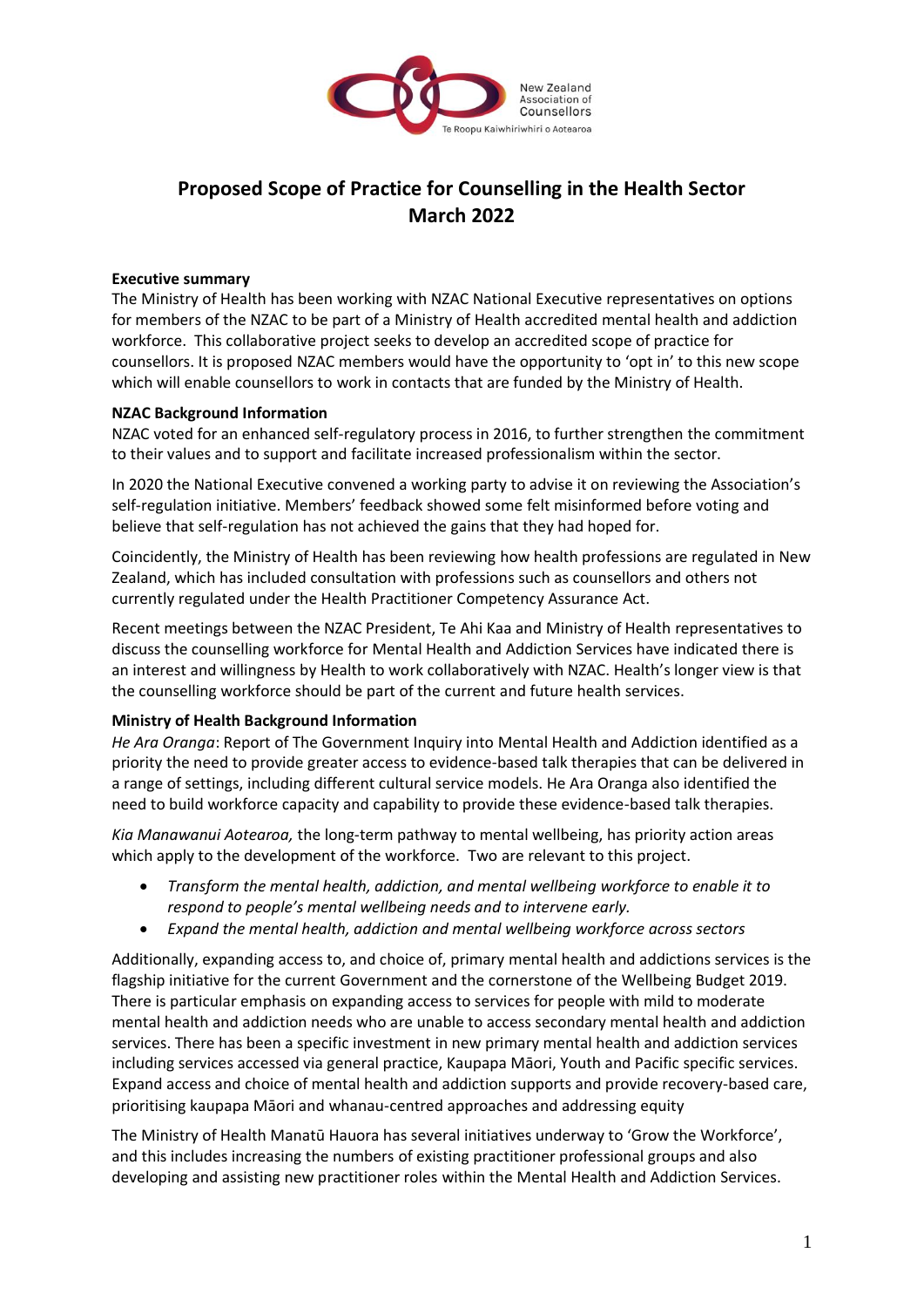There are experienced counsellors in New Zealand who would make excellent members of the workforce teams working with whaiora and their whānau in Mental Health and Addiction Services;

The Health Practitioners Competency Assurance Act (HPCA) provides a framework for the regulation of health practitioners in New Zealand and helps protect the public where there is a risk of harm from professional practice. However, not all health professions are regulated under the HPCA. The Counselling workforce in New Zealand is currently self-regulated. The Ministry acknowledges that each association has membership entry requirements and categories, continuing professional development, codes of ethics and complaints processes and disciplinary schemes and a commitment to cultural competency development and supervision in accordance with Te Tiriti o Waitangi (Te Tiriti).

The Ministry wishes to work with the New Zealand Association of Counsellors (NZAC) on a project to develop processes and practices within NZAC to allow individual members to apply for, and maintain, certification to work within the Mental Health Services within an agreed Scope of Practice

## **How did we get to an accreditation option?**

Ministry of Health has recognised the existing health workforce is understaffed to effectively implement and run its current and future mental health and addiction services. The Ministry has also acknowledged the value in the counselling profession and recognises NZAC members' professional knowledge and expertise. The Ministry seeks to utilise the counselling profession so that the public has greater access to therapeutic services throughout the primary, community and secondary health sectors.

The Ministry of Health's Mental Health and Addiction Directorate have recognised that registering under *The Health Practitioners Competence Assurance Act* (the Act) would be too time-consuming, taking upwards of 10 years to complete. In addition, it is not the only way to guarantee effective, ethical professional and safe services for the public.

Subsequently, the Ministry of Health sought advice on alternative regulatory possibilities with a range of options on a continuum from state regulation to no regulation. The preferred option of coregulation / accreditation has been agreed to as best meeting the needs of NZAC members, the public and the Ministry of Health.

## **What is a scope of practice?**

This is not new, counsellors have been accredited to work under ACC Sensitive Claims and within the Family Court. A scope of practice gives counsellors accreditation to work within a specialist sector. What is different in this situation is that the Ministry of Health and NZAC create the scope of practice and agree to how this will be monitored, with NZAC maintaining the registering of counsellors and auditing as now with self-regulation.

## **Who will this accreditation scope of practice affect?**

First and foremost, this scope of practice will ensure greater – and more equitable – accessibility of counselling services to the public who are either unable to see a mental health professional in the health sector due to long wait times or cannot afford to pay for counselling sessions.

Access to NZAC's workforce will also benefit Tangata Whenua and Pasifika communities as NZAC has a commitment in our responsibilities to Te Tiriti o Waitangi and ensuring equity in outcomes for all.

Mental Health and Addiction services provided by District Health Boards, Primary Health Organisations, and Non-Government Organisations – which have been unable to hire counsellors due to the profession not being registered under the Act – will have greater access to counselling professionals and therefore able to extend therapeutic services. Members will also have the benefit of a more varied career choice being able to have employment in the health sector which has not been available to counsellors within the current Ministry of Health Contracts as counselling is not registered under the Health Practitioners Competence Assurance Act (HPCA Act) .